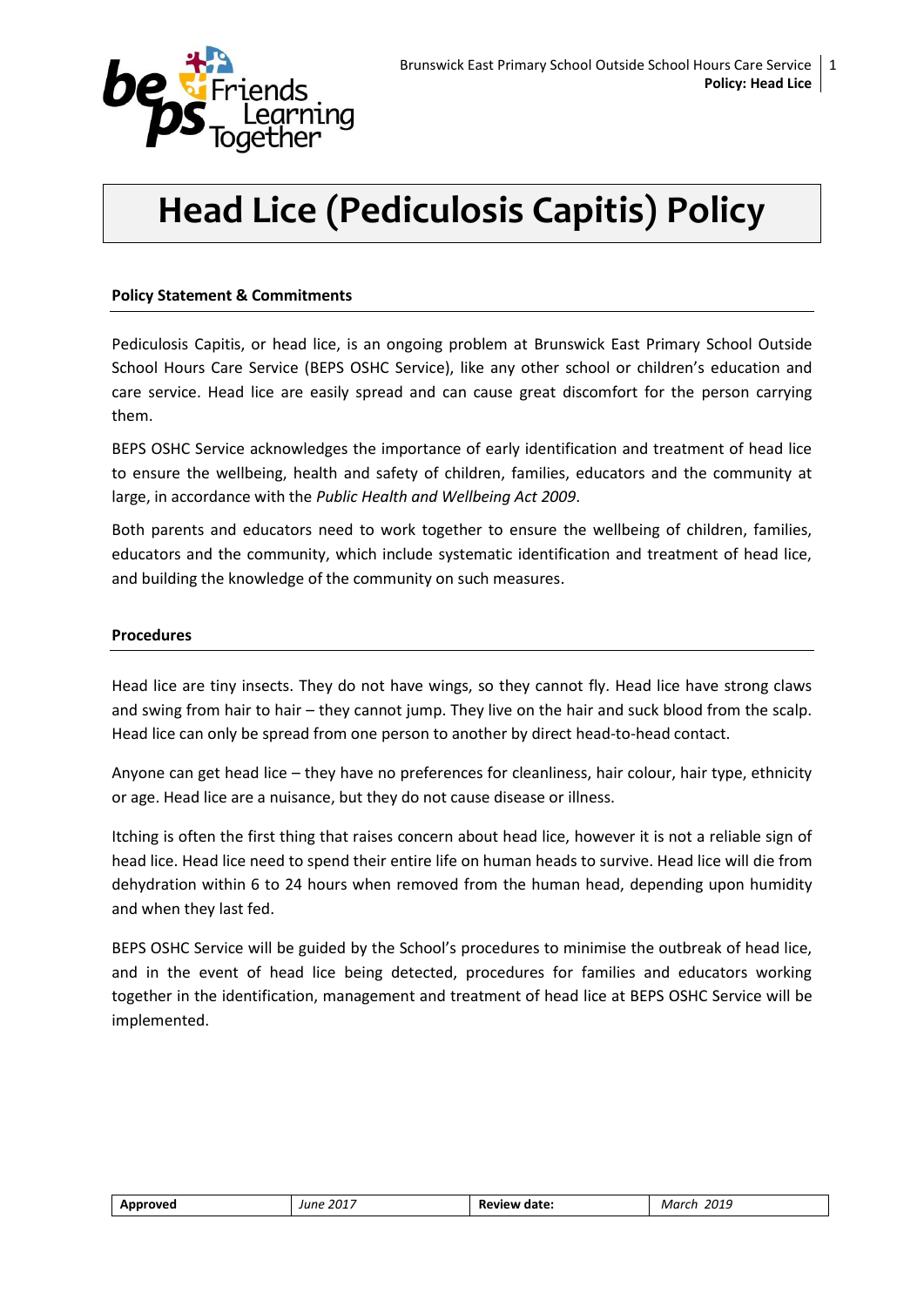## **Procedures to minimise the outbreak of head lice:**

- BEPS OSHC Service will provide information on the detection and control of head lice to parents and educators at the beginning of each year or more frequently if required. This may include a copy of this policy.
- Families are asked to inform themselves about identification and treatment of head lice.
- Families are asked to conduct regular checks for head lice on the whole family, particularly children once a week. If head lice are found, begin treatment immediately and check for effectiveness, and keep checking every 2 days until no lice are found for 10 consecutive days.

# **In the event of head lice being detected:**

- educators will provide practical advice and a sympathetic attitude to avoid stigmatising families who are experiencing difficulty with control measures
- identification of an individual child with head lice is usually a marker of head lice in a much larger group and a group approach rather than an individual approach is needed
- educators will encourage parents to continue regularly (preferably once a week) to check their child for head lice
- the OSHC Coordinator will place a notice on the family noticeboard in the OSHC room advising of current head lice outbreaks (without individual children being identified)
- $-$  educators will contact the parents of any child carrying head lice or eggs to advise they will need to arrange for immediate collection and subsequent treatment of their child from attendance until the day following treatment
- families will be asked to respond immediately and courteously to requests from BEPS OSHC Service educators to collect their children from care if required due to head lice detection
- families will be required to treat head lice with approved solutions **and** physically remove all eggs from their child (treatment solutions will not kill the eggs)
- any children with head lice must be excluded from the Service until the day after appropriate treatment has commenced, as per Schedule 7 of the *Public Health and Wellbeing Regulations 2009 the Minimum Period of Exclusion from Primary Schools and Children's Services Centres for Infectious Diseases Cases and Contacts*
- educators and children with longer hair will be asked to tie their hair back during an outbreak to reduce the chance of transmission

## **Identification and Treatment**

Itching is often the first thing that raises concern about head lice, however it is not a reliable sign of head lice. Most children who itch do not have head lice. You can have head lice and not experience itching. Lice move fast in dry hair and are easy to miss. If you find head lice early, they are easier to treat. Everyone (adults and children) in the family needs to be checked, and if you find head lice, you need to decide on a treatment option.

| . 2017<br><b>AND</b><br>June<br>11<br>$  -$ | date<br>.<br>vo.<br>n.<br>. | 2019<br>$M^{\prime}$ |
|---------------------------------------------|-----------------------------|----------------------|
|---------------------------------------------|-----------------------------|----------------------|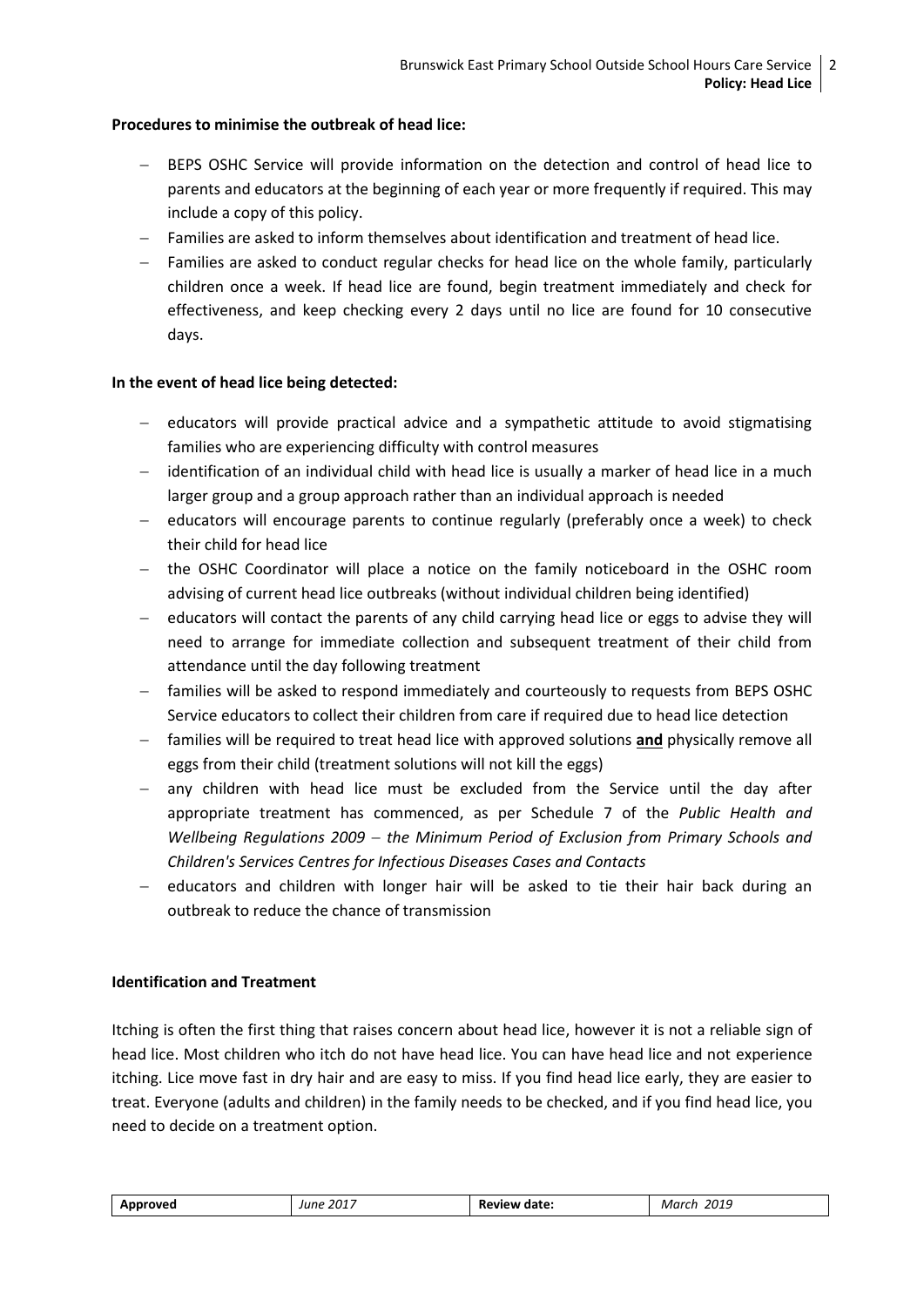Using hair conditioner and combing is the most effective way of finding, and treating, head lice. Conditioner and combing can be used for both detection and treatment. The conditioner stuns the lice for some minutes so they can be easily removed. Conditioner and combing are reasonably inexpensive. It also avoids the use of head lice chemicals (pesticides).

# **Conditioner and Combing Technique**:

| Step 1 | Untangle dry hair with an ordinary comb                                                                                                                                                                                    |
|--------|----------------------------------------------------------------------------------------------------------------------------------------------------------------------------------------------------------------------------|
| Step 2 | Apply hair conditioner to dry hair (use white conditioner as it makes it easier to see the<br>nits). Use enough conditioner to thoroughly cover the whole scalp and all hair from<br>roots to tips.                        |
| Step 3 | Use the ordinary comb to evenly distribute conditioner and divide the hair into four or<br>more sections using hair clips. A mirror helps if combing yourself.                                                             |
| Step 4 | Change to a head lice comb.                                                                                                                                                                                                |
| Step 5 | Start with a section at the back of the head. Place the teeth of the head lice comb<br>against the scalp. Comb the hair from the roots through to the tips.                                                                |
| Step 6 | Wipe the comb clean on a tissue after each stroke. In good light, check for head lice.<br>Adult lice are easier to see – young lice are more difficult to see. A magnifying glass can<br>help. You may also see some eggs. |
| Step 7 | Comb each section twice until you have combed the whole head. If the comb becomes<br>clogged, use an old toothbrush, dental floss or safety pin to remove the head lice or<br>eggs.                                        |

# **Chemical Treatment:**

When choosing a chemical treatment product, ensure you only choose chemical treatments that are designed specifically to treat head lice. Choose only chemical treatments which have an 'Aust. L' or 'Aust. R' number on the label. These products are licensed or registered with the Therapeutic Goods Administration (TGA) in Australia. This means they are approved for safety. Be wary of chemical treatments which are not officially approved. Be sure to follow instructions provided as there is no chemical treatment which will kill eggs, so repeat treatments are essential for treating young lice.

#### **General Information**

Scientific research (NHMRC publication *Staying Health in Child Care;* 2005) has shown the following:

| nve<br>$ -$ | 2017<br>June<br>ັ | date:<br>- 17 -<br>ĸŧ<br>.<br>. | 304<br>MC<br>ונוי<br>.<br>___ |
|-------------|-------------------|---------------------------------|-------------------------------|